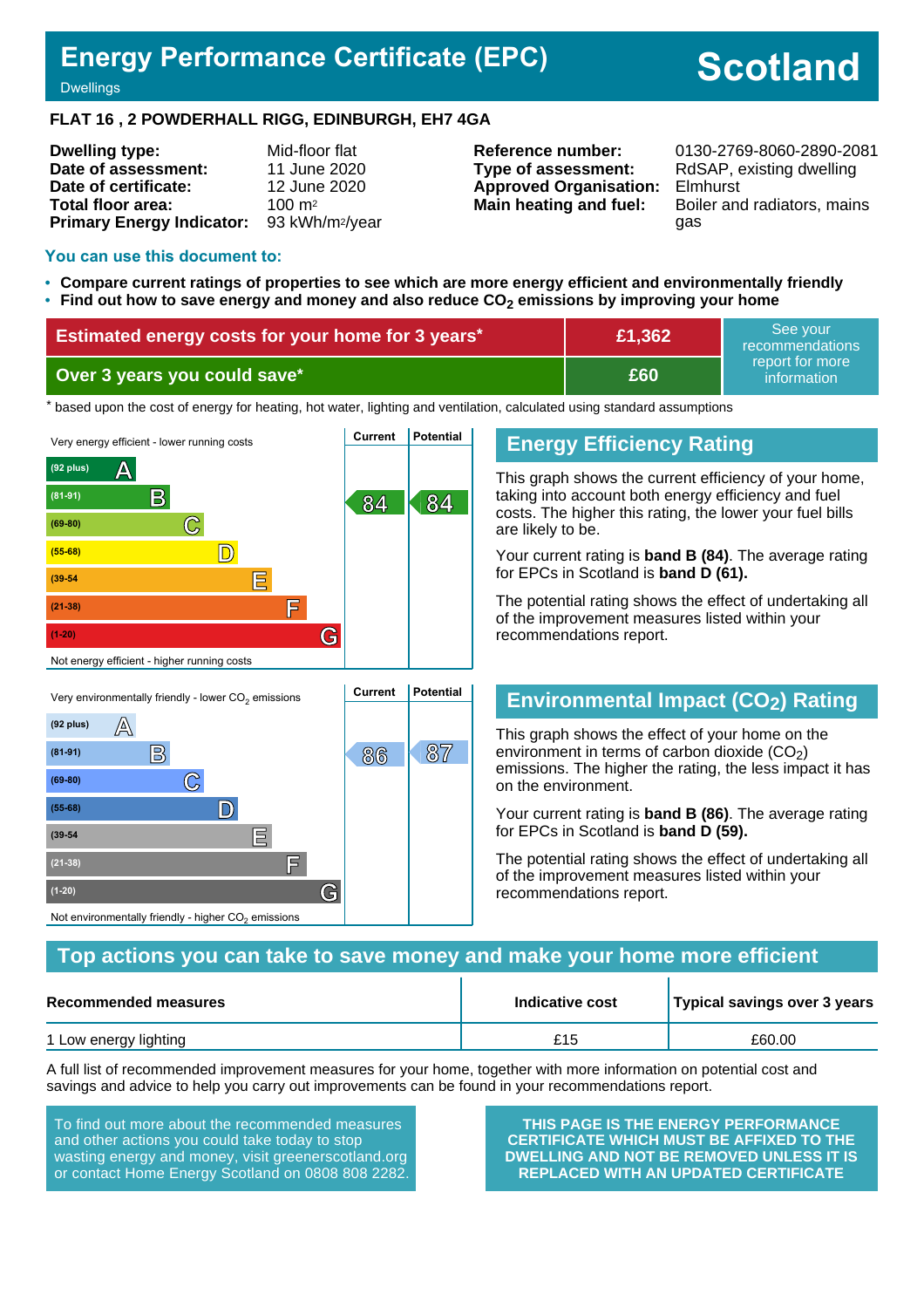#### FLAT 16 , 2 POWDERHALL RIGG, EDINBURGH, EH7 4GA 12 June 2020 RRN: 0130-2769-8060-2890-2081

## **Summary of the energy performance related features of this home**

This table sets out the results of the survey which lists the current energy-related features of this home. Each element is assessed by the national calculation methodology; 1 star = very poor (least efficient), 2 stars = poor, 3 stars = average, 4 stars = good and 5 stars = very good (most efficient). The assessment does not take into consideration the condition of an element and how well it is working. 'Assumed' means that the insulation could not be inspected and an assumption has been made in the methodology, based on age and type of construction.

| <b>Element</b>        | <b>Description</b>                                                                       | <b>Energy Efficiency</b> | Environmental  |
|-----------------------|------------------------------------------------------------------------------------------|--------------------------|----------------|
| Walls                 | Cavity wall, as built, insulated (assumed)<br>Solid brick, as built, insulated (assumed) | ★★★★☆<br>*****           | ★★★★☆<br>★★★★★ |
| Roof                  | (another dwelling above)                                                                 |                          |                |
| Floor                 | (another dwelling below)                                                                 |                          |                |
| <b>Windows</b>        | Fully double glazed                                                                      | ★★★★☆                    | ★★★★☆          |
| Main heating          | Boiler and radiators, mains gas                                                          | ★★★★☆                    | ★★★★☆          |
| Main heating controls | Programmer, room thermostat and TRVs                                                     | ★★★★☆                    | ★★★★☆          |
| Secondary heating     | None                                                                                     |                          |                |
| Hot water             | From main system                                                                         | ★★★★☆                    | ★★★★☆          |
| Lighting              | Low energy lighting in 73% of fixed outlets                                              | ★★★★★                    | *****          |

## **The energy efficiency rating of your home**

Your Energy Efficiency Rating is calculated using the standard UK methodology, RdSAP. This calculates energy used for heating, hot water, lighting and ventilation and then applies fuel costs to that energy use to give an overall rating for your home. The rating is given on a scale of 1 to 100. Other than the cost of fuel for electrical appliances and for cooking, a building with a rating of 100 would cost almost nothing to run.

As we all use our homes in different ways, the energy rating is calculated using standard occupancy assumptions which may be different from the way you use it. The rating also uses national weather information to allow comparison between buildings in different parts of Scotland. However, to make information more relevant to your home, local weather data is used to calculate your energy use,  $CO<sub>2</sub>$  emissions, running costs and the savings possible from making improvements.

## **The impact of your home on the environment**

One of the biggest contributors to global warming is carbon dioxide. The energy we use for heating, lighting and power in our homes produces over a quarter of the UK's carbon dioxide emissions. Different fuels produce different amounts of carbon dioxide for every kilowatt hour (kWh) of energy used. The Environmental Impact Rating of your home is calculated by applying these 'carbon factors' for the fuels you use to your overall energy use.

The calculated emissions for your home are 16 kg  $CO<sub>2</sub>/m<sup>2</sup>/yr$ .

The average Scottish household produces about 6 tonnes of carbon dioxide every year. Based on this assessment, heating and lighting this home currently produces approximately 1.6 tonnes of carbon dioxide every year. You could reduce emissions by switching to renewable energy sources.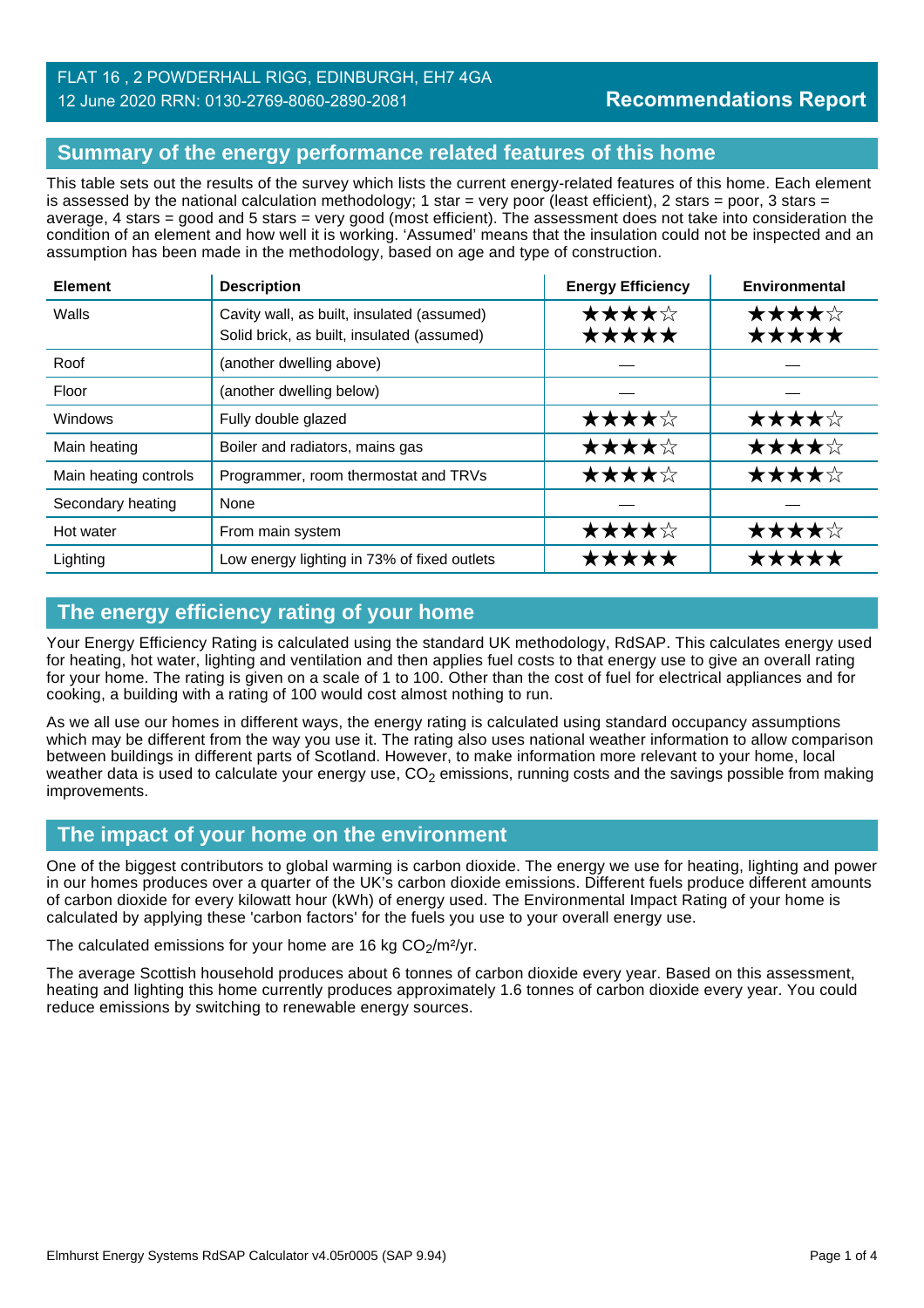| <b>Estimated energy costs for this home</b> |                             |                               |                                 |  |
|---------------------------------------------|-----------------------------|-------------------------------|---------------------------------|--|
|                                             | <b>Current energy costs</b> | <b>Potential energy costs</b> | <b>Potential future savings</b> |  |
| <b>Heating</b>                              | £714 over 3 years           | E720 over 3 years             |                                 |  |
| <b>Hot water</b>                            | £336 over 3 years           | E336 over 3 years             | <b>You could</b>                |  |
| Lighting                                    | £312 over 3 years           | £246 over 3 years             | save £60                        |  |
|                                             | Totals $£1,362$             | £1,302                        | over 3 years                    |  |

These figures show how much the average household would spend in this property for heating, lighting and hot water. This excludes energy use for running appliances such as TVs, computers and cookers, and the benefits of any electricity generated by this home (for example, from photovoltaic panels). The potential savings in energy costs show the effect of undertaking all of the recommended measures listed below.

#### **Recommendations for improvement**

The measures below will improve the energy and environmental performance of this dwelling. The performance ratings after improvements listed below are cumulative; that is, they assume the improvements have been installed in the order that they appear in the table. Further information about the recommended measures and other simple actions to take today to save money is available from the Home Energy Scotland hotline which can be contacted on 0808 808 2282. Before carrying out work, make sure that the appropriate permissions are obtained, where necessary. This may include permission from a landlord (if you are a tenant) or the need to get a Building Warrant for certain types of work.

|  |                                           |                 | <b>Typical saving</b> | <b>Rating after improvement</b> |                 |
|--|-------------------------------------------|-----------------|-----------------------|---------------------------------|-----------------|
|  | <b>Recommended measures</b>               | Indicative cost | per year              | <b>Energy</b>                   | / Environment ≀ |
|  | Low energy lighting for all fixed outlets | £15             | £20                   | <b>B</b> 84                     | <b>B</b> 87     |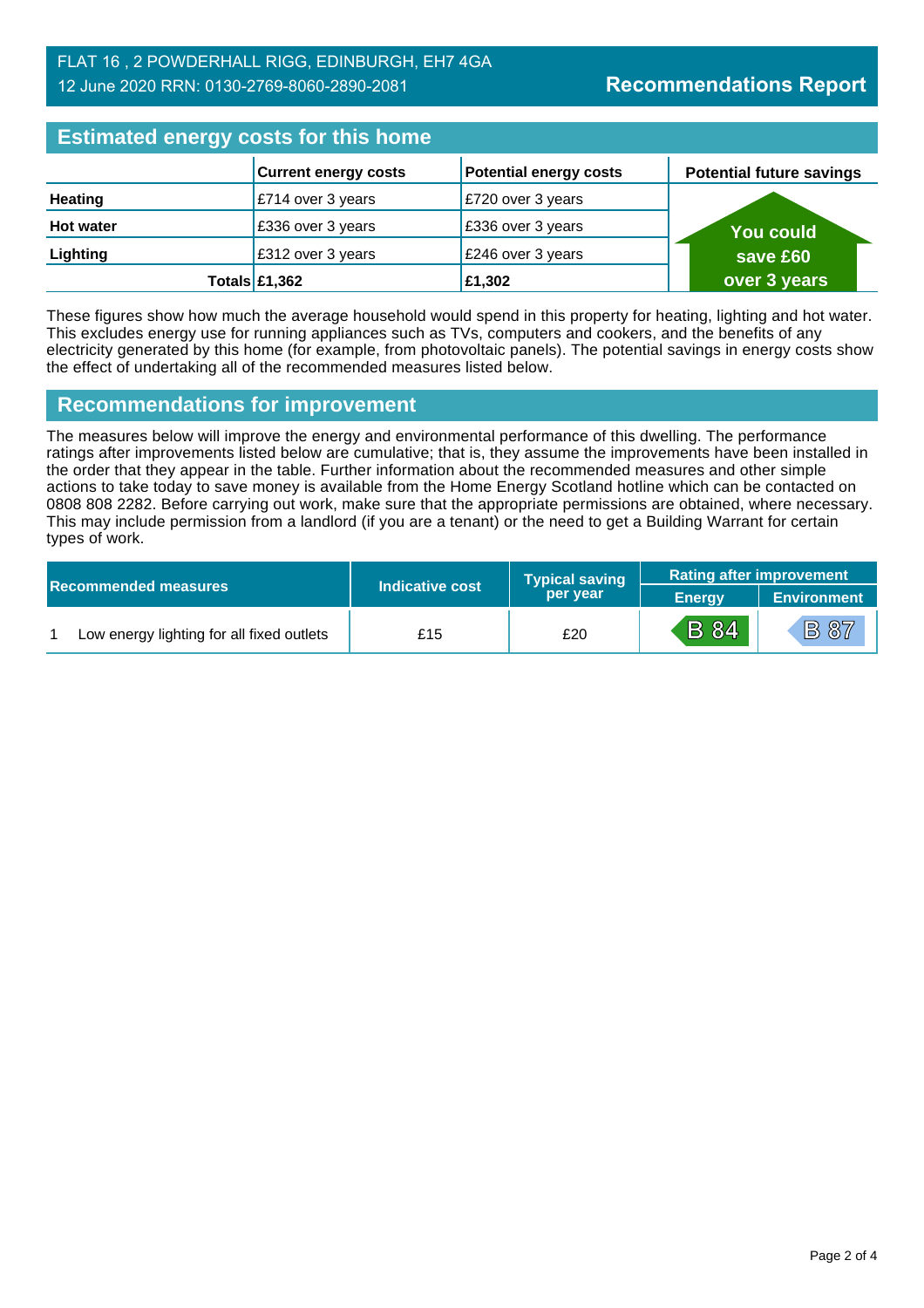#### **About the recommended measures to improve your home's performance rating**

This section offers additional information and advice on the recommended improvement measures for your home

#### **1 Low energy lighting**

Replacement of traditional light bulbs with energy saving bulbs will reduce lighting costs over the lifetime of the bulb, and they last many times longer than ordinary light bulbs. Low energy lamps and fittings are now commonplace and readily available. Information on energy efficiency lighting can be found from a wide range of organisations, including the Energy Saving Trust (http://www.energysavingtrust.org.uk/home-energyefficiency/lighting).

#### **Low and zero carbon energy sources**

Low and zero carbon (LZC) energy sources are sources of energy that release either very little or no carbon dioxide into the atmosphere when they are used. Installing these sources may help reduce energy bills as well as cutting carbon.

**LZC energy sources present:** There are none provided for this home

#### **Your home's heat demand**

You could receive Renewable Heat Incentive (RHI) payments and help reduce carbon emissions by replacing your existing heating system with one that generates renewable heat and, where appropriate, having your loft insulated and cavity walls filled. The estimated energy required for space and water heating will form the basis of the payments. For more information go to www.energysavingtrust.org.uk/scotland/rhi.

| <b>Heat demand</b>           | <b>Existing dwelling</b> | Impact of loft<br>insulation | Impact of cavity<br>wall insulation | Impact of solid wall<br>insulation |
|------------------------------|--------------------------|------------------------------|-------------------------------------|------------------------------------|
| Space heating (kWh per year) | 2.430                    | N/A                          | N/A                                 | N/A                                |
| Water heating (kWh per year) | 2,278                    |                              |                                     |                                    |